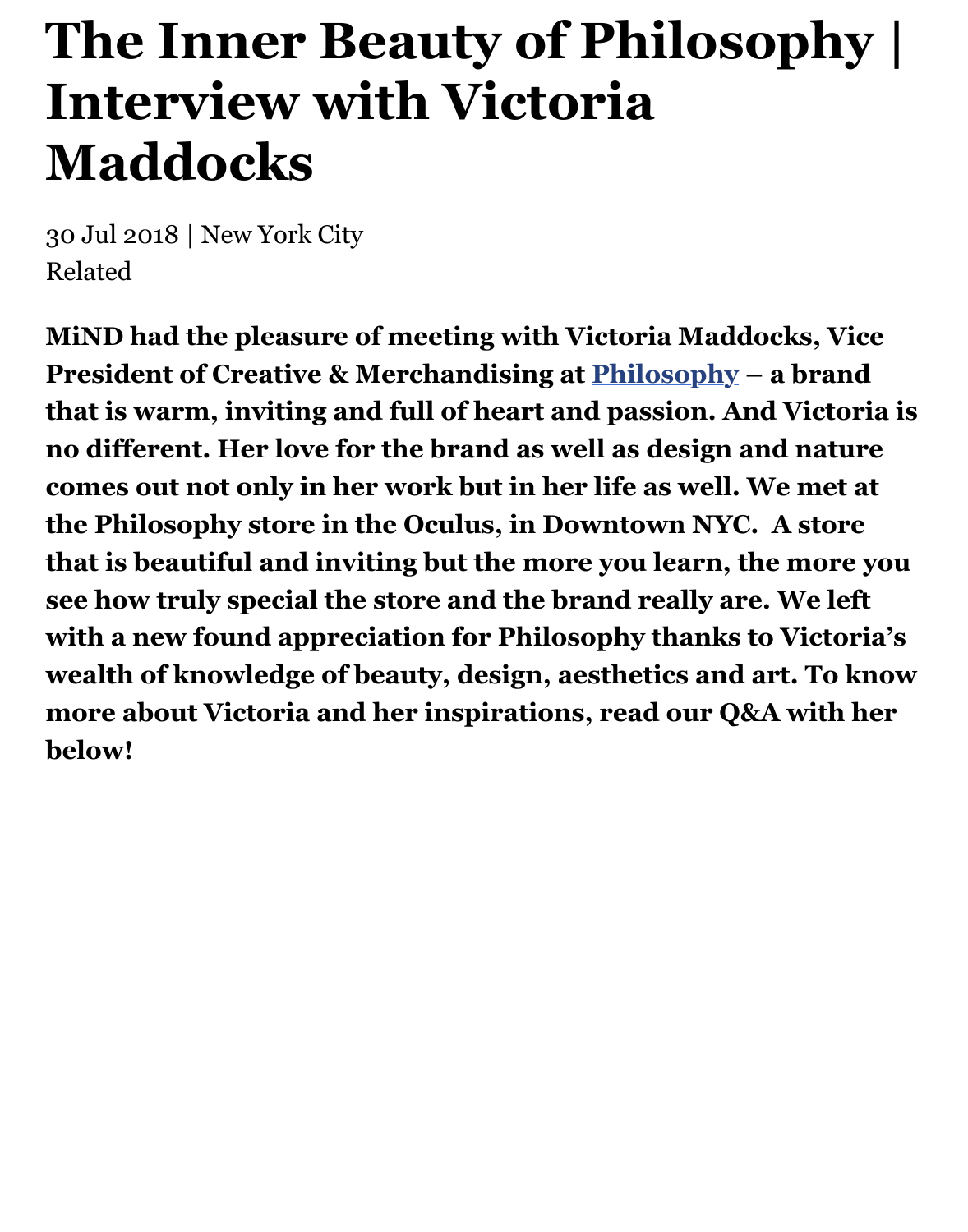

philosophy at the oculus

### **You have a degree in graphic design. What eventually led you to the world of branding, retail, and beauty?**

I grew up in the UK in the '80s when there was a great music and fashion scene – remember Fiorucci and Vivienne Westward… TV shows like, *Dallas, Top of the Pops* and *Style with Elsa Klensch* – all of which influenced pop culture and me at the time*.* I also went to furniture auctions and art shows with my dad. As a child I learned all things craft. By about the age of 8, I was creating: from spinning (with yarn!), sowing, screen printing, making pottery and experimenting with batik… My first experience with graphic design was seeing New Order album covers and realizing that this could be a job!

#### **Why Philosophy? What drew you to the brand?**

I love brands that have the ability to really connect with their customers.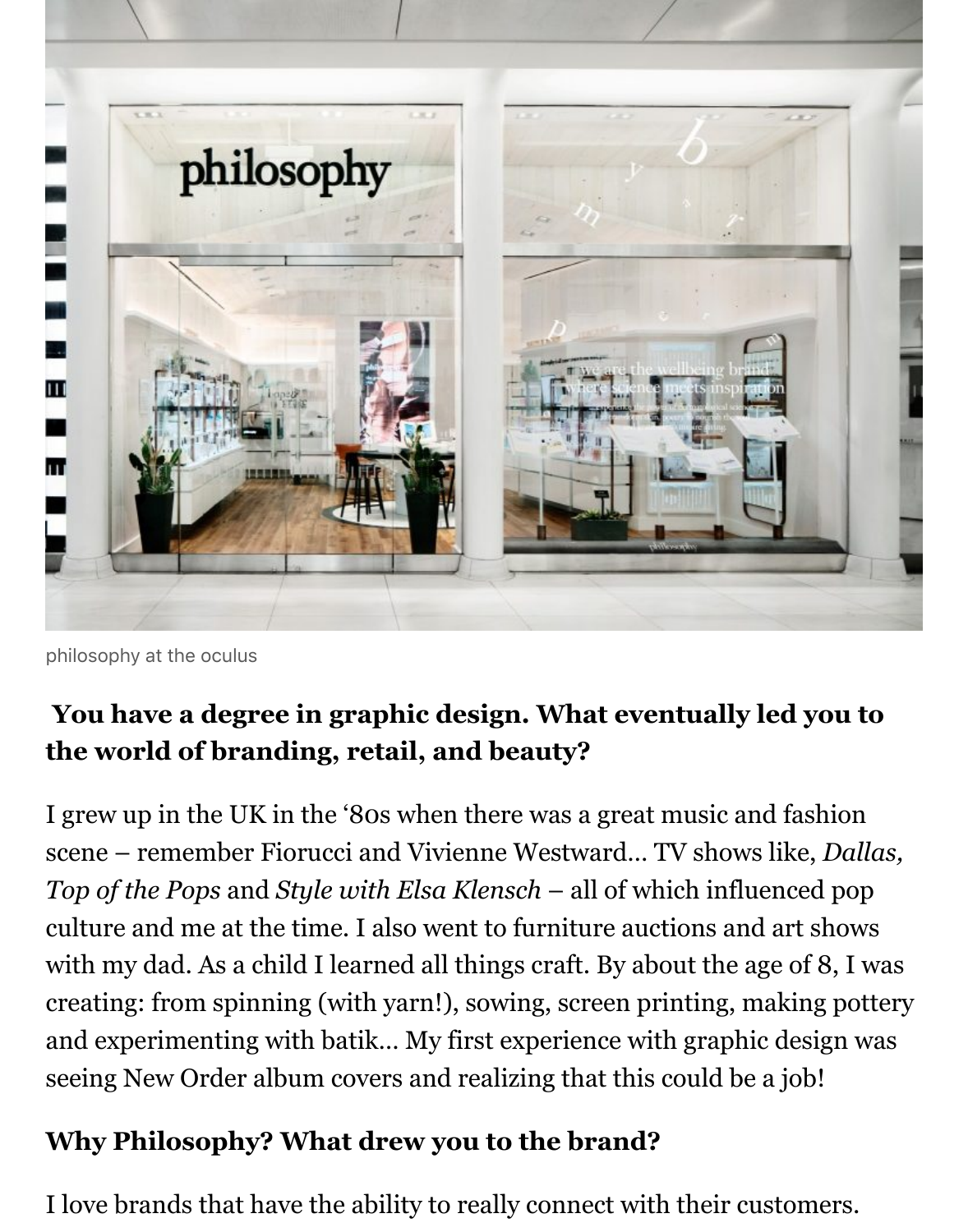Philosophy has an authentic story – and uses poetry (philosophies) and inspirational messaging as a means to start a conversation, which for us, really starts on the package. When this is done well, it can resonate with an audience and allows us to strengthen that emotional connection across all the brand touch points.

The design is also quite simple and minimalisticso that appealed to me from an aesthetic standpoint. I was given an almost blank canvas to update the brand, I was asked to just keep the logo and the lowercase type. I love evolving brands from a 360° standpoint as my experience spans one side: videos, digital, social media and packaging – to the other side: store design and visual merchandising, so my team and I can impact all consumer touch points and that keeps the brand story coherent.

For me, once a brand starts to look more alluring and sales start climbing, well that is really rewarding!



philosophy at oculus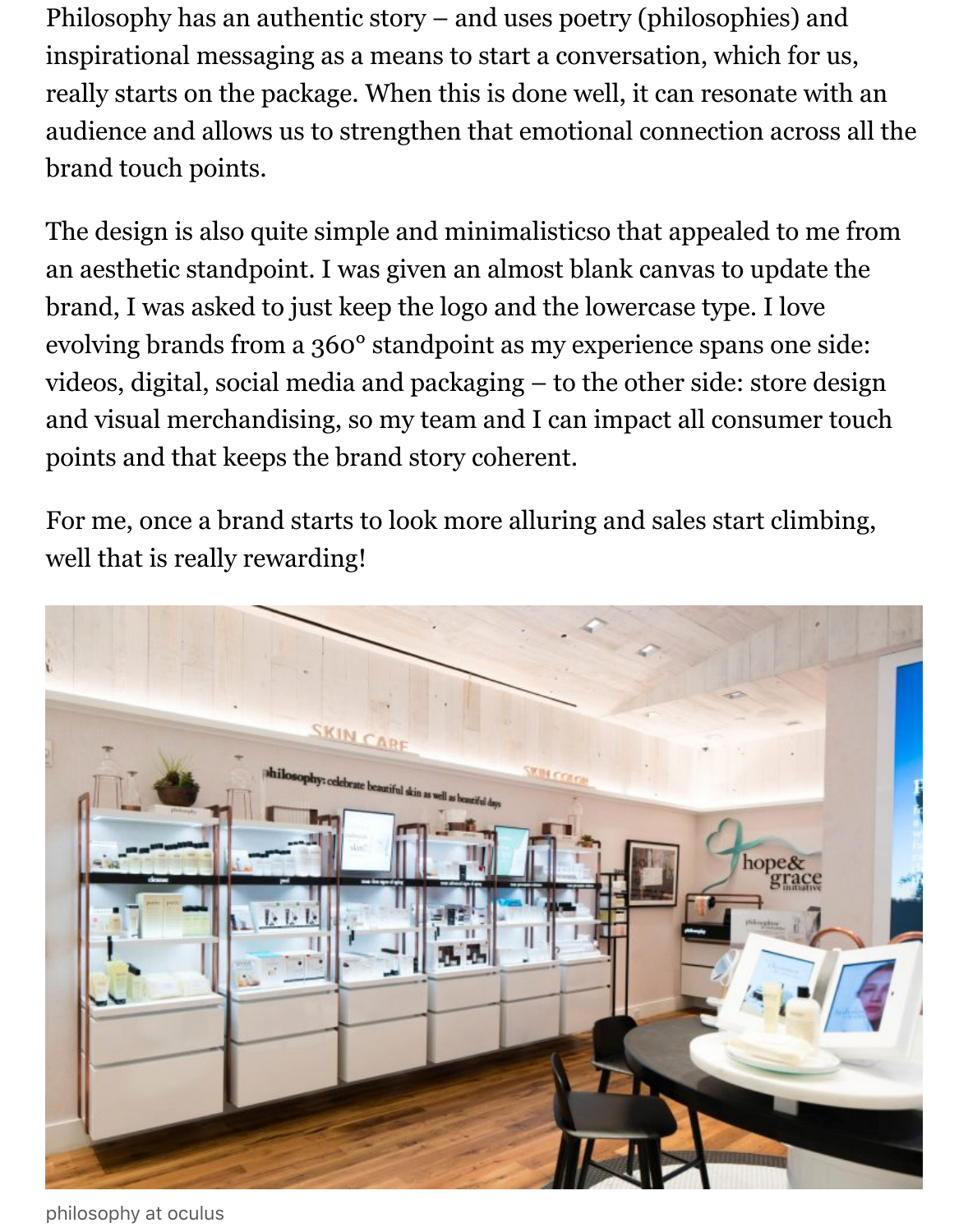# **Can you describe the retail experience that customers have when entering a Philosophy store?**

We call our store the '*wellbeing workshop'* as we want it to be a place where you can learn more about yourself, discover products that impact your skin health and make you *look good* – as well as a place that makes you *feel great*. A place that is welcoming, relaxing and engaging – a home away from home. In street locations we added a "philosopher's bench" to the exterior facade that encourages a feeling of community and camaraderie.

As she enters the store, we want the soft lighting to soothe her. An oversized sink is a central feature which resembles a community fount where she can experiment with the products. If she wants to explore on her own, the fixtures are designed to allow her to discover the philosophy skincare regimen through cleanse, peel, and treat. The fixtures are embedded with videos and we recently added a new tech feature – consumer generated content –so she can see what other customers think about the products. She can also enjoy the grace scent collection for a full multi-sensory experience. In the New York store, she can customize an amazing grace label with her very *own* philosophy.

Given that gratitude is one of our core values, you can enjoy a meditation of gratitude, narrated by wellbeing ambassador Gabby Bernstein. It's set to a 360° landscape in Arizona, as if you're actually there.

Her journey concludes at the gifting area where she can customize a gift with one of the ribbons – all of which have different philosophies for every possible life event.

There she's also reminded of our mission to give back – which we do through our hope & grace initiative. To date, we have donated over \$4M to mental wellness charities and helped over countless women all over the US.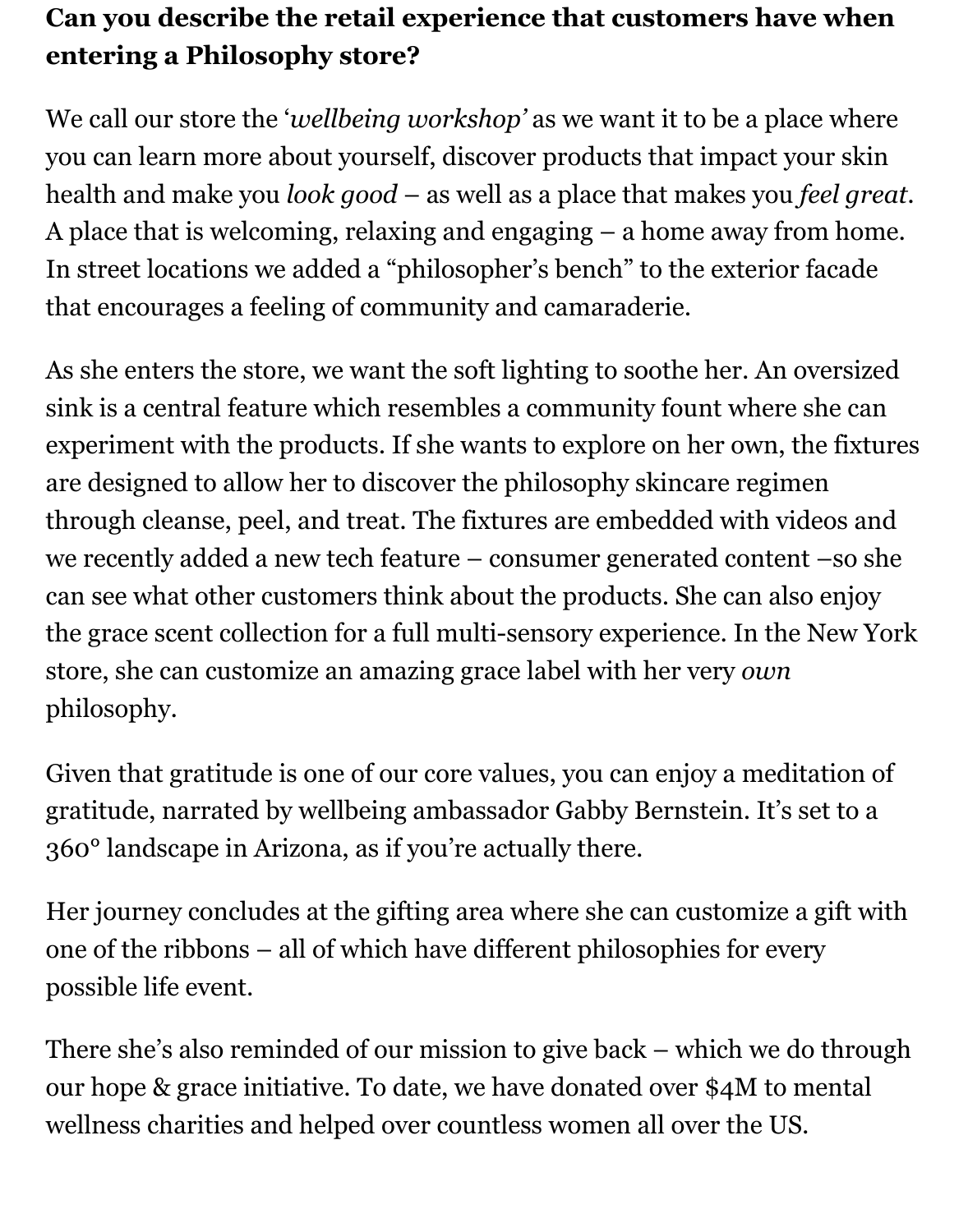

Victoria Maddocks at Gates Pass

**Some of Philosophy's brand values are: making women have beautiful days, generosity, confidence, charity, community and beauty. How do you apply these values to your job and on a personal level?**

The brand values should be intertwined in just every piece of communication. We want to inspire women to feel confident of course, not just in their physical beauty, but their inner beauty. Many brands do this now, but our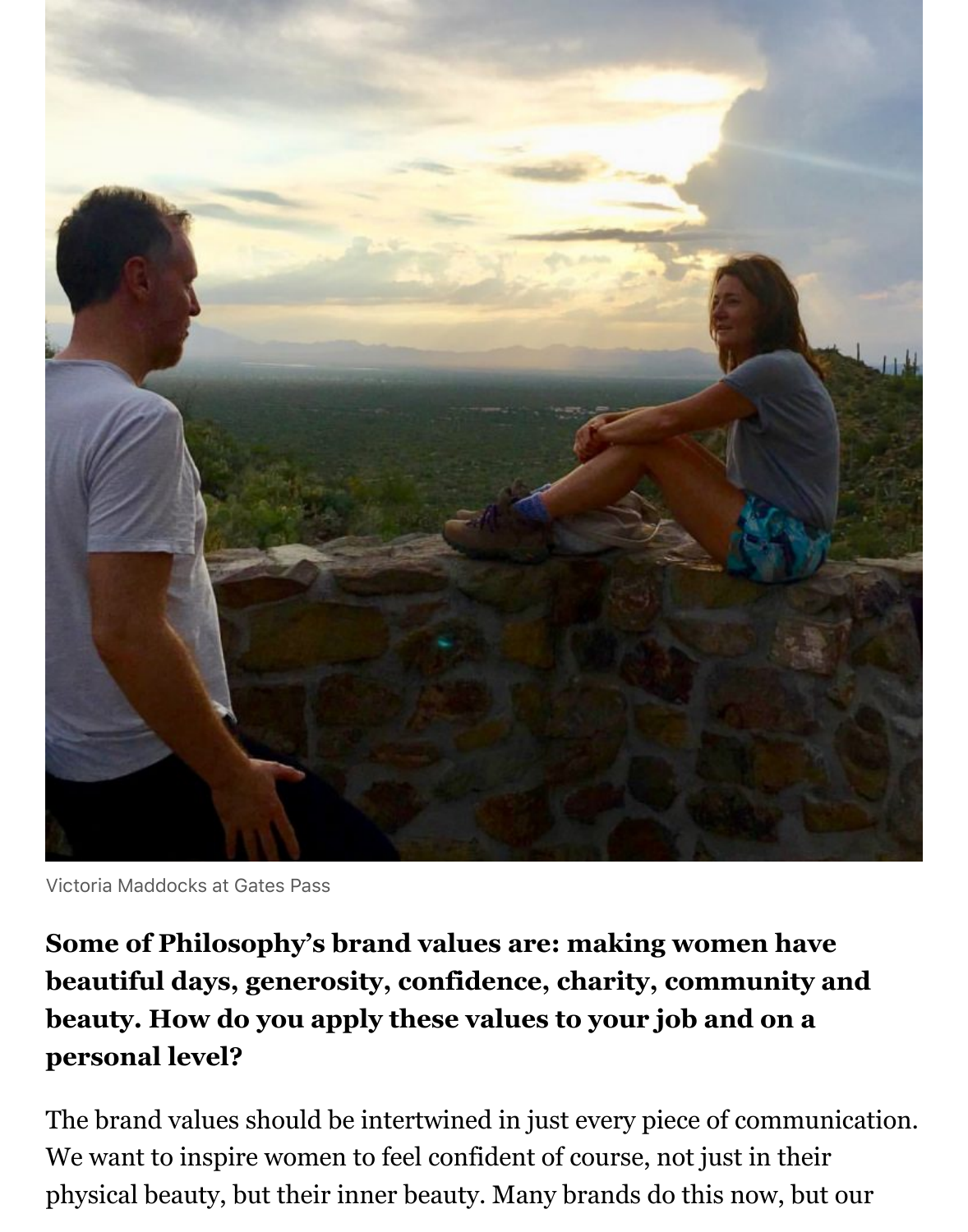founder was really at the forefront of this 22 years ago. She studied color therapy (and the seven chakras) and the importance of balancing our emotional well being with the physical, as she truly believed that if you feel good then you generally look great.

Going beyond that, it's about having a very clear brand purpose, which for us is the hope & grace initiative. Through these charitable endeavors, we want to inspire our customers to go out into the world and do good. We try to create this synergy of feeling, looking, and doing great – hopefully inspiring our customers to do the same.

In addition to our charity, kindness and gratitude are deeply rooted in our core. I find it refreshing to work on a brand that embodies both strength and softness – which really engages our customers and followers.

### **Where do you look for inspiration?**

Art, fashion, music, architecture, social media and history – also lively conversations around the dinner table!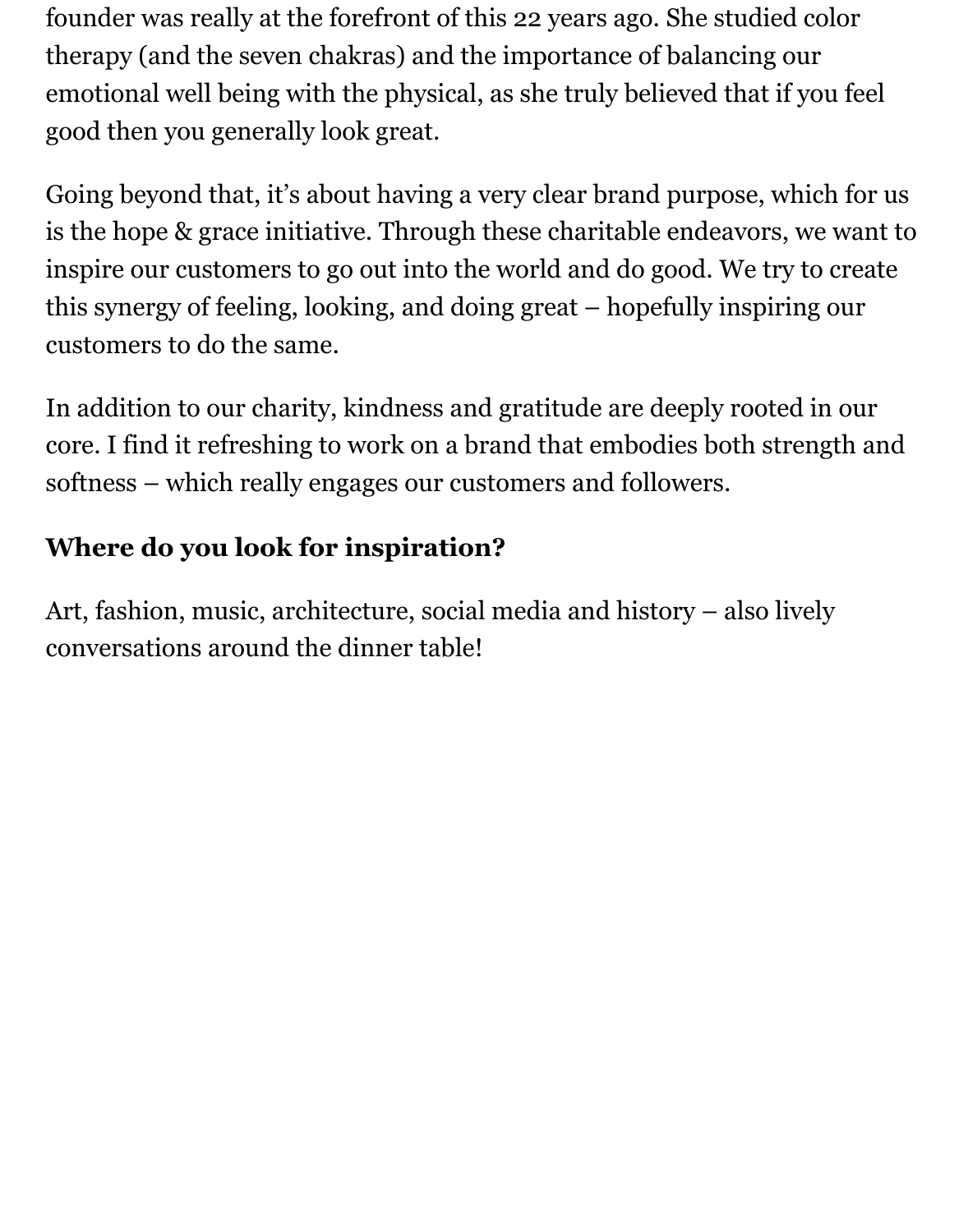

Victoria Maddocks at Seven Falls

#### **What career achievement or life achievement are you most proud of to date?**

I'm proud of everything that I've done in my career! I started my career at the age of 21 as an art director for *Southbeach Magazine.* It was a niche, Miamibased fashion and lifestyle magazine when Southbeach was on the cusp of change. We approached fashion and beauty in a different way and it became nationally distributed after three issues. In retrospect, I was naïve and had no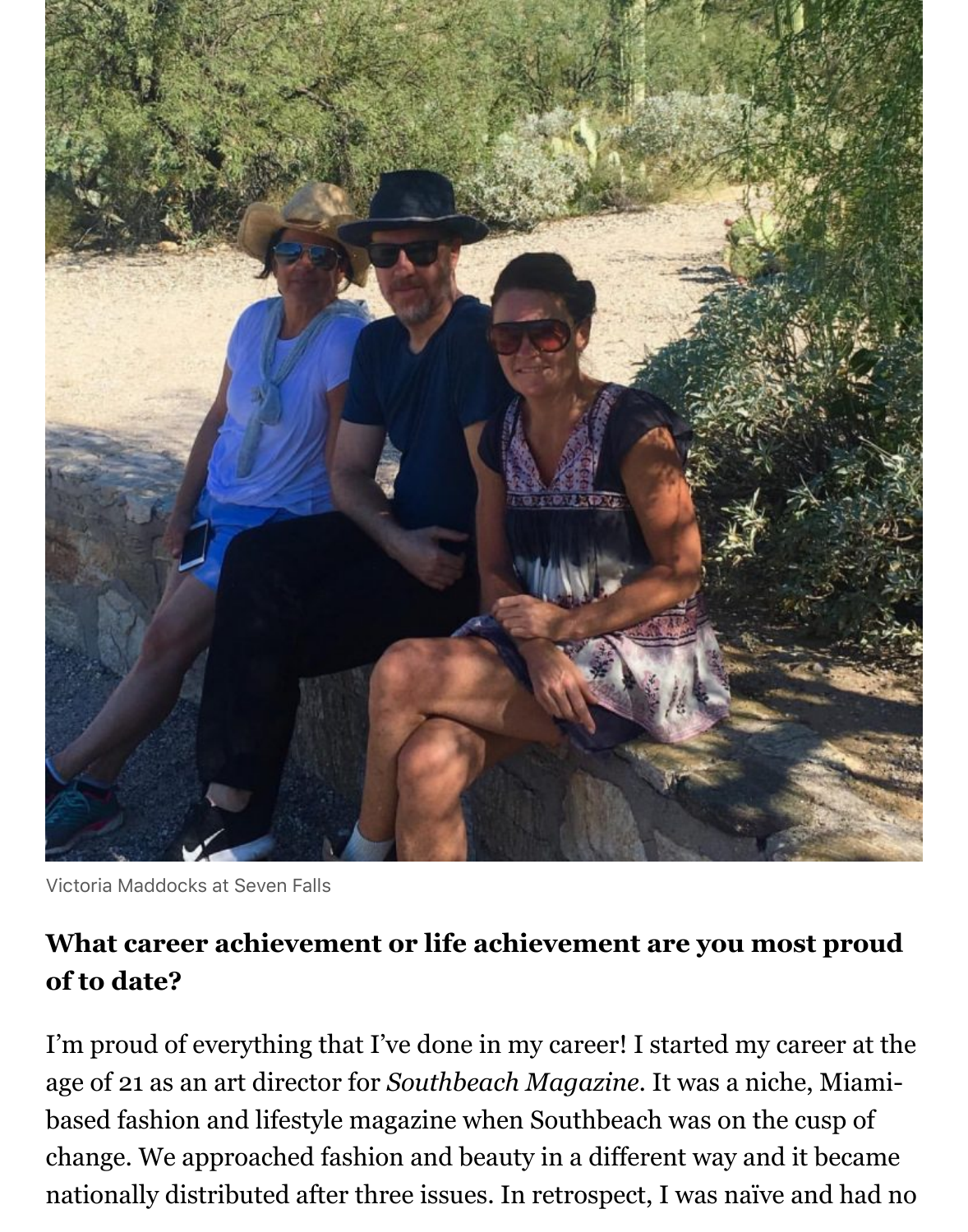idea what I was doing, which can be a total plus!

Another career highlight was working for Gucci. Tom Ford was among the most inspirational of leaders I have had the privilege to work for. He taught me that you really can't compromise brand aesthetics and in order to keep your core customer, year on year, you must be consistent and clear with your story and maintain the quality of your products. Our budgets were pretty great which is always fun from a design standpoint!

My tenure and contribution to Kiehl's was perhaps my most impactful from a brand-building and revenue-driving stand point with year on year double digit growth. Kiehl's became the fastest growing brand in L'Oréal during my tenure and during that time I was responsible for launching over 300 points of sale (stores, shop-in-shops, and counters) and launching the brand in 35 global markets. We built everything in that company from scratch from design to process, while seamlessly modernizing the brand to be more relevant for global expansion. I built an in-house design team who lived and expressed the brand ethos.

Now, at this point at Philosophy, I could not be more proud. While I still have work to do, the brand is much more modern, relevant and true to its core today. This has been my most challenging of all my career endeavors. We simultaneously redesigned every brand touch point while fueling and managing a fast-paced, multi-channel business – ensuring that all cylinders are firing for QVC, wholesale distribution and e-commerce. I led the development and design for our new free-standing stores – which included me camping out in a hard hat on the construction site as well as staying up half the night to ensure we passed fire inspections!

We have also completely created a new media approach for the brand that is resonating and indexing far above industry standards. Taking our social media, namely Instagram, to new heights is now a focus, as is sharpening our 3D packaging so the product –although minimalist is really beautiful. Oh, and a new website which will be more of a brand site than a shopping site… all of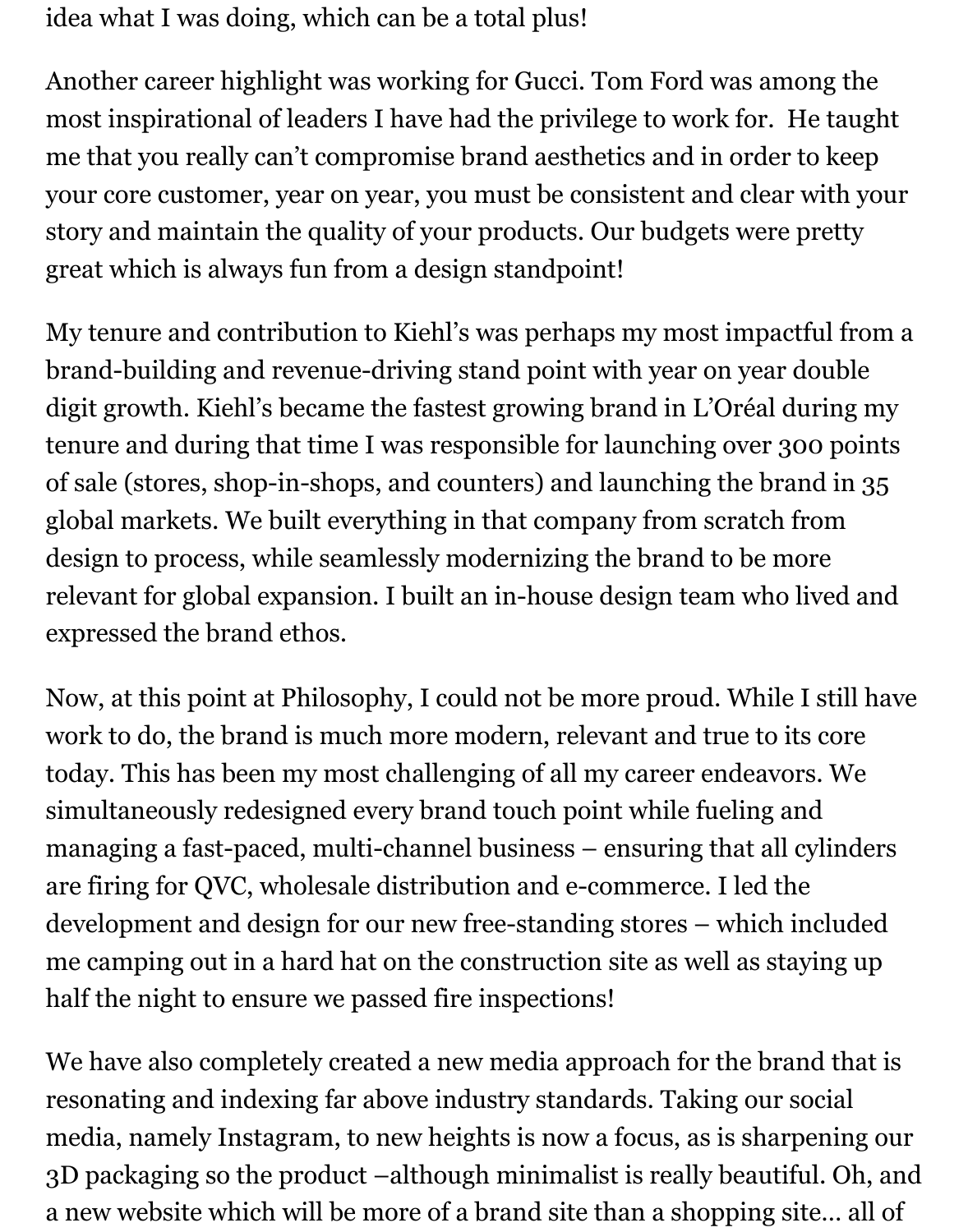#### this to come soon.

![](_page_8_Picture_1.jpeg)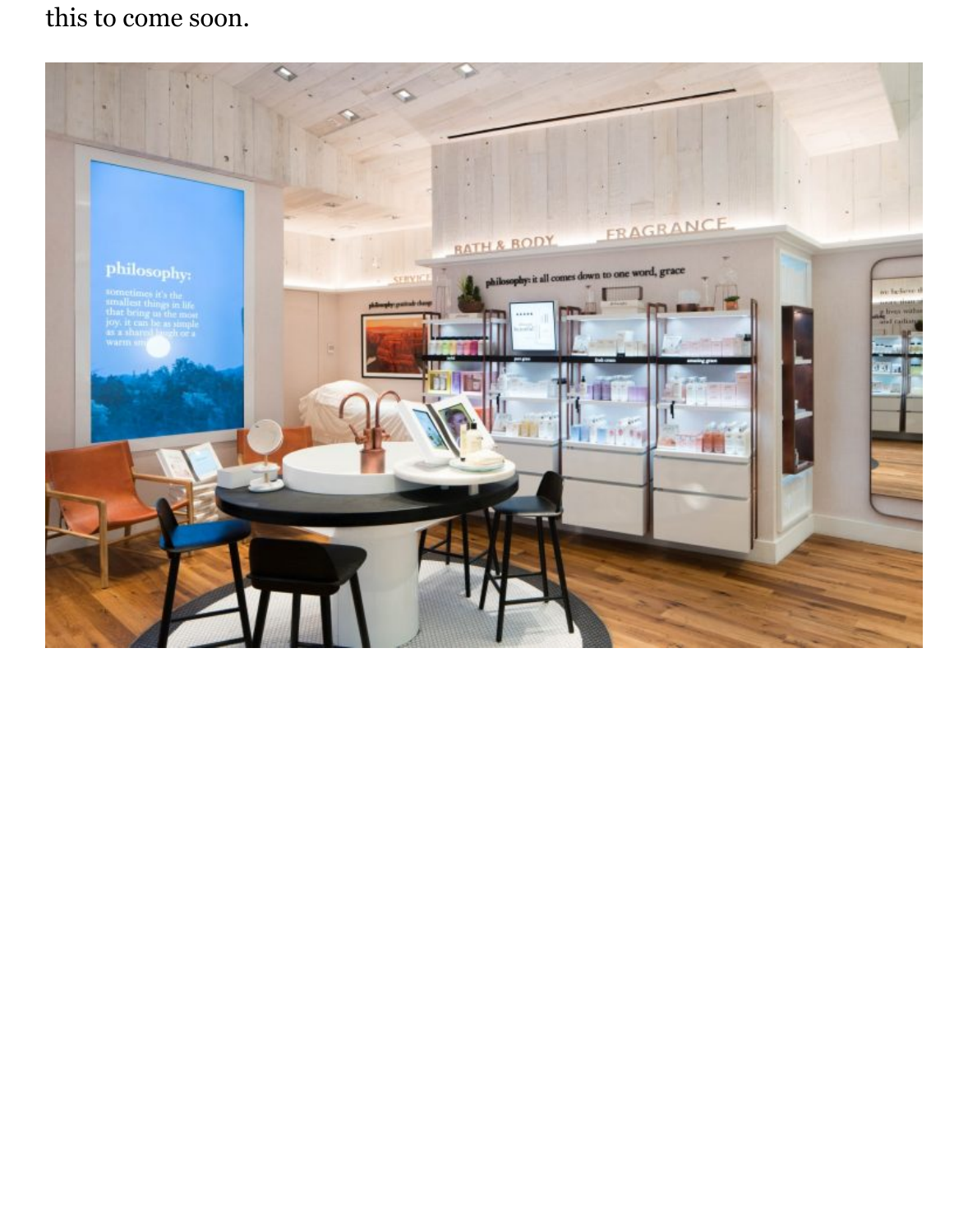![](_page_9_Picture_0.jpeg)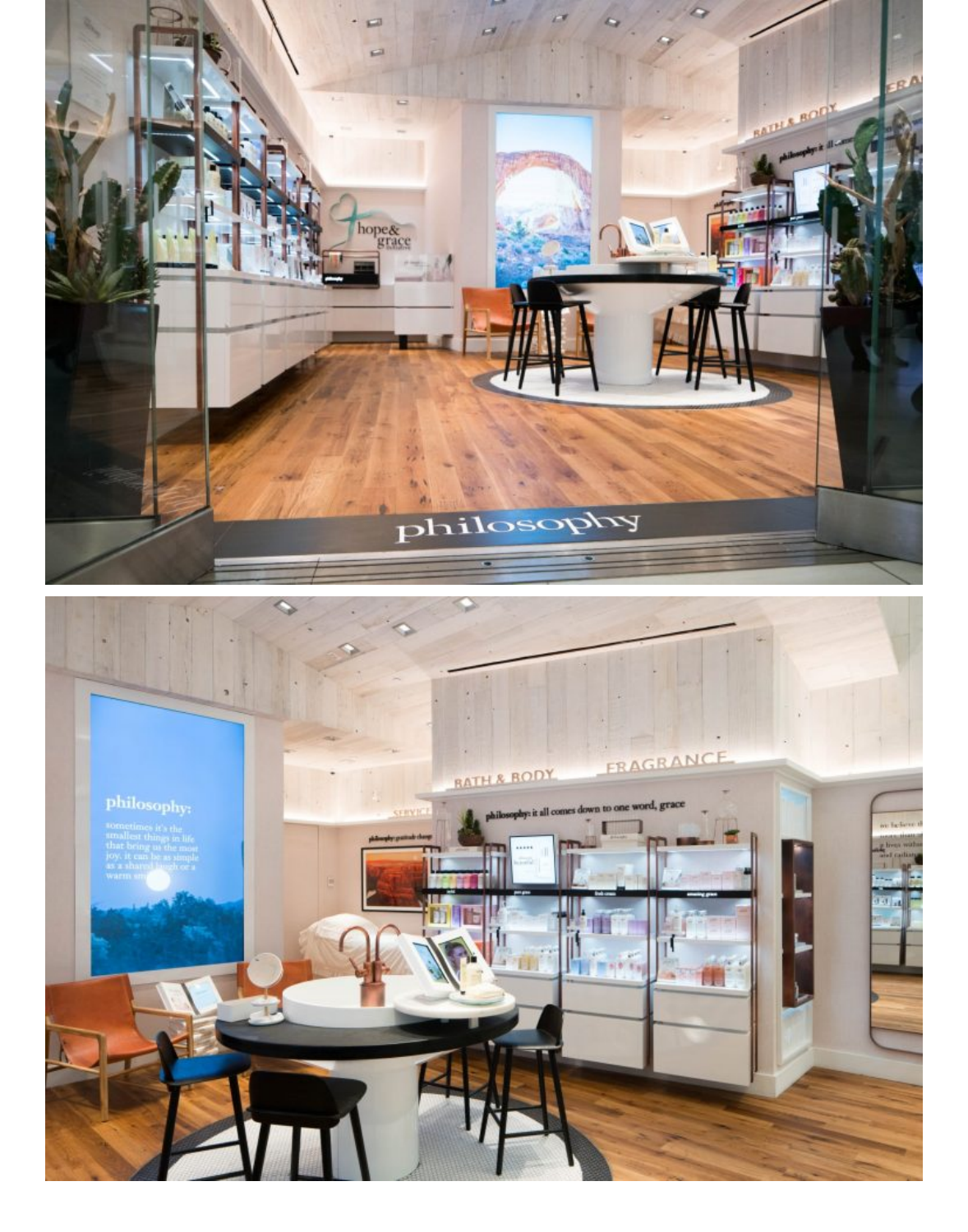![](_page_10_Picture_0.jpeg)

# **How do you see the future of branding and store design evolving, specifically in the beauty industry?**

The blurring of digital and the brick and mortar arena is quite an interesting evolution. The physical brick and mortar retail business is changing rapidly and has to become more competitive because she can shop in a few clicks from her phone now.

The US has the most amount of retail stores per capita in the world – and the recent shrink in retail was likely inevitable given the proliferation of stores and increasing online competition. Now, we have to give people a reason to go to a store and give them fun experiences. It's human nature to love being excited (and by all the 5 senses) and generally people like interaction with each other. So, if you get retail right, it's much more fun than shopping on your phone. But clearly for a busy working people, the convenience of online shopping gives us the freedom to spend our free time how we want, which is fantastic.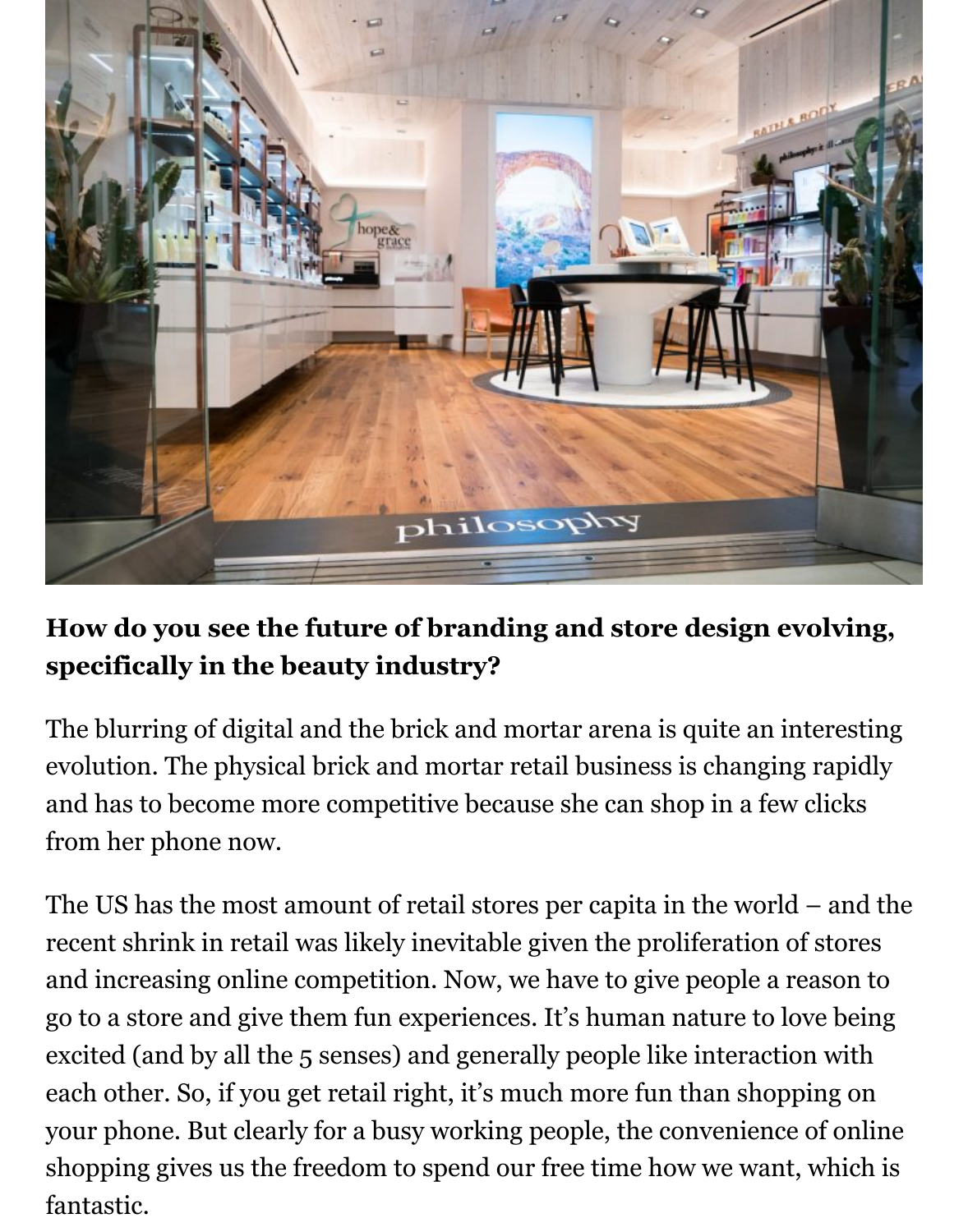The beauty arena allows customers to play with and touch products in a way that you just can't online so it's quite exciting to think about different ways to connect through textures, scents, engaging all the senses. You can also incorporate great new technologies in a way that become part of the retail seduction. In our most recent New York store, we added a large monitor that displays dancing poetry which the customer can write herself… it's really quite beautiful.

Both physical stores and the convenience of shopping online have a place, but like building any great brand – do it well, or don't bother!

# **More and more beauty brands are integrating digital devices into their stores, to build a better customer experience/interactive services. How is Philosophy responding to this? And what innovations (digital or not) is Philosophy using to revolutionize their stores/experiences?**

We've actually introduced a skin diagnostic tool, which gives our customers a better understanding of their skin health – like sun damage or skin dryness. These devices give the customer more power, so she can learn about her physical health, as the skin is the magic armor that protects us from harm… We introduced a custom label app that allows her to write her own philosophy on a fragrance bottle and a new user-generated content feature that allows her to see what other customers think of products. This puts the power in the hands of the customer to decide what products they like for themselves.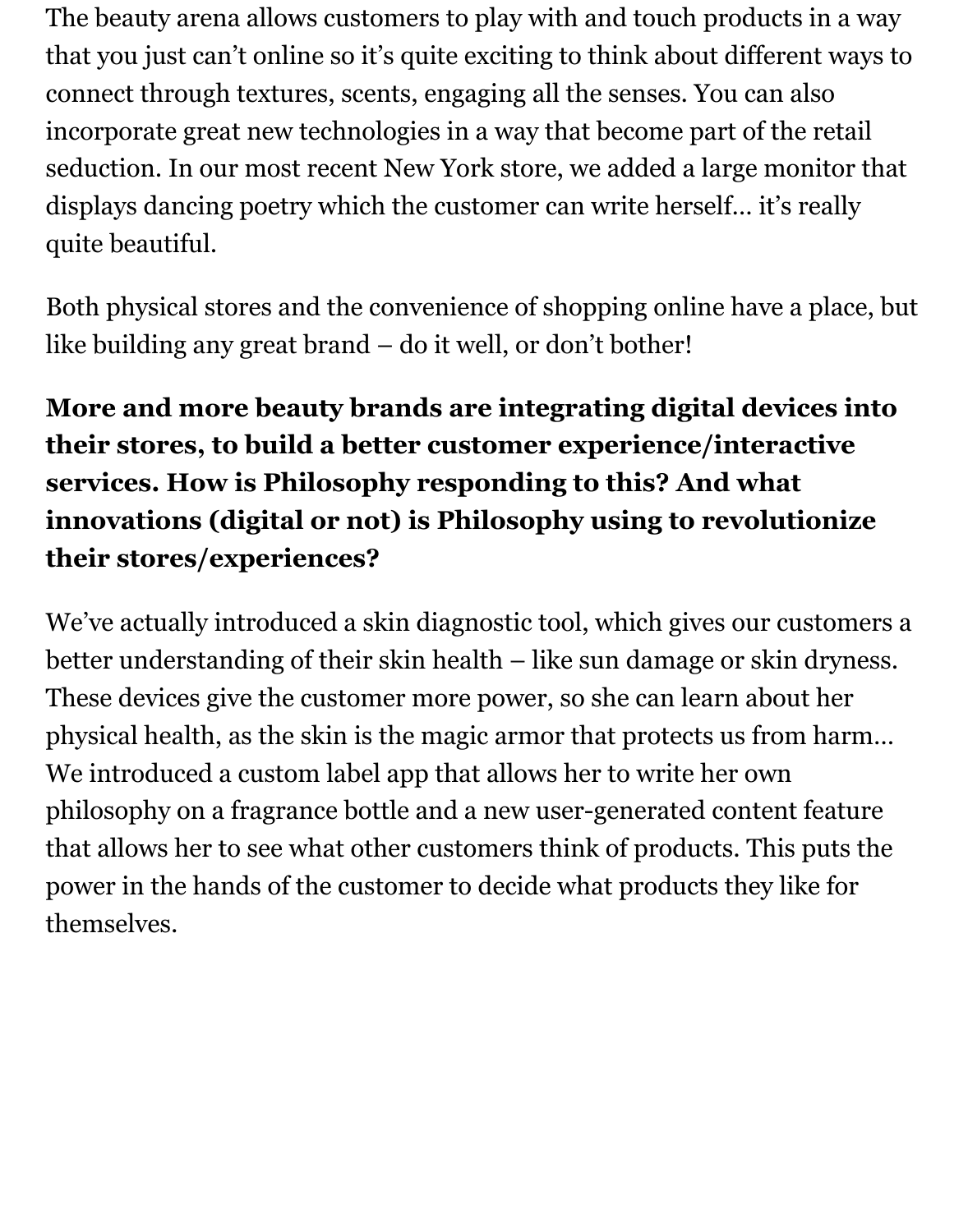![](_page_12_Picture_0.jpeg)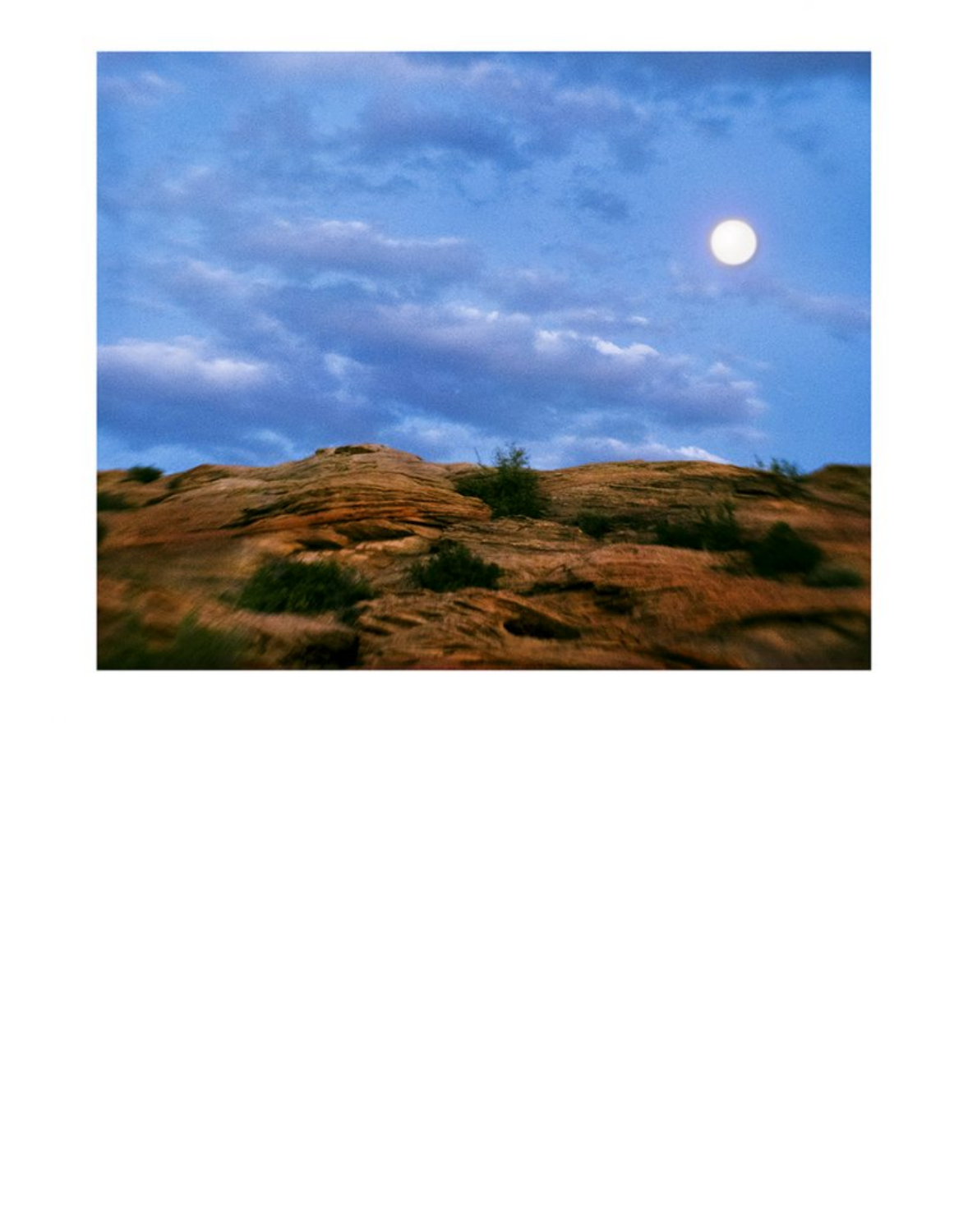![](_page_13_Picture_0.jpeg)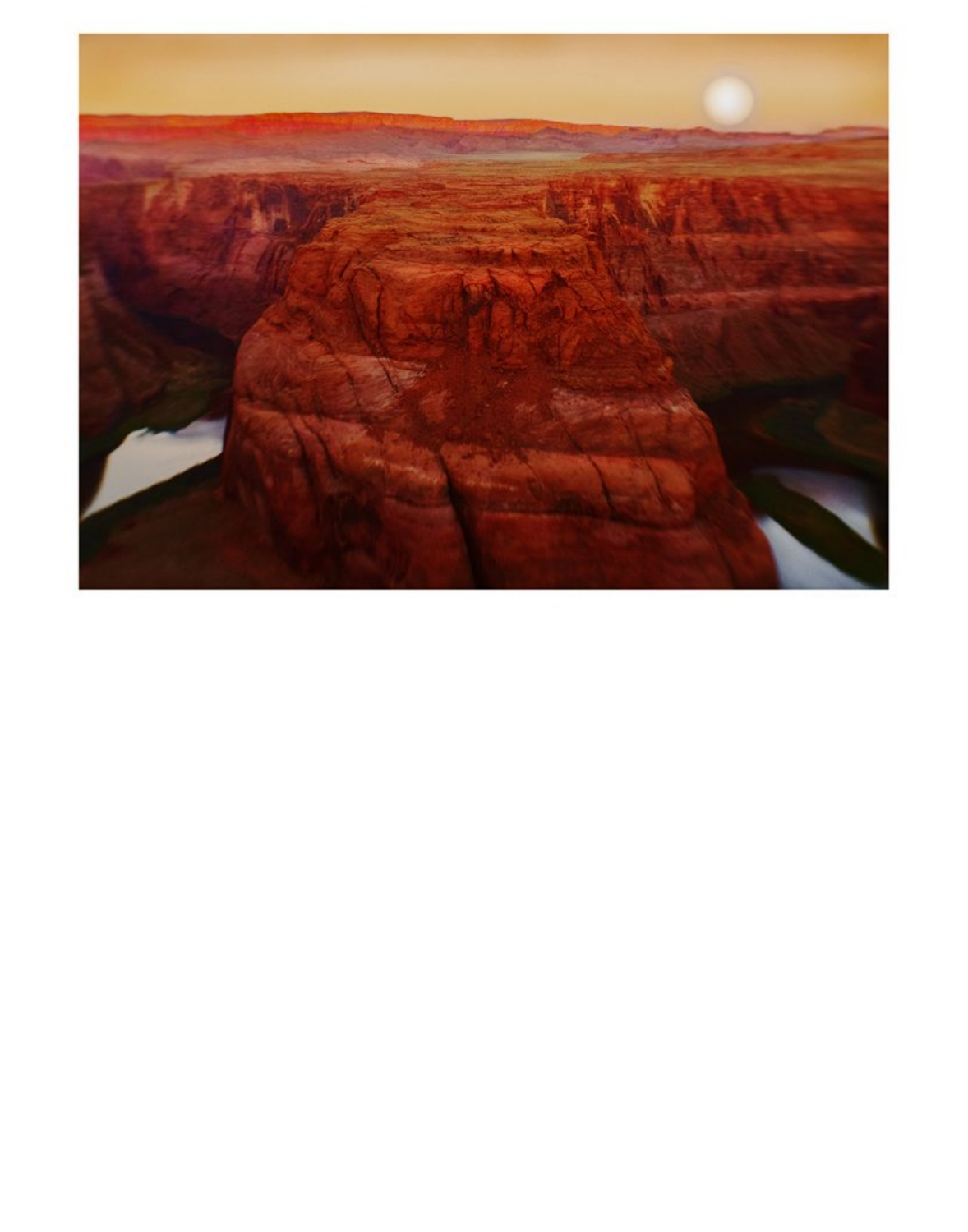![](_page_14_Picture_0.jpeg)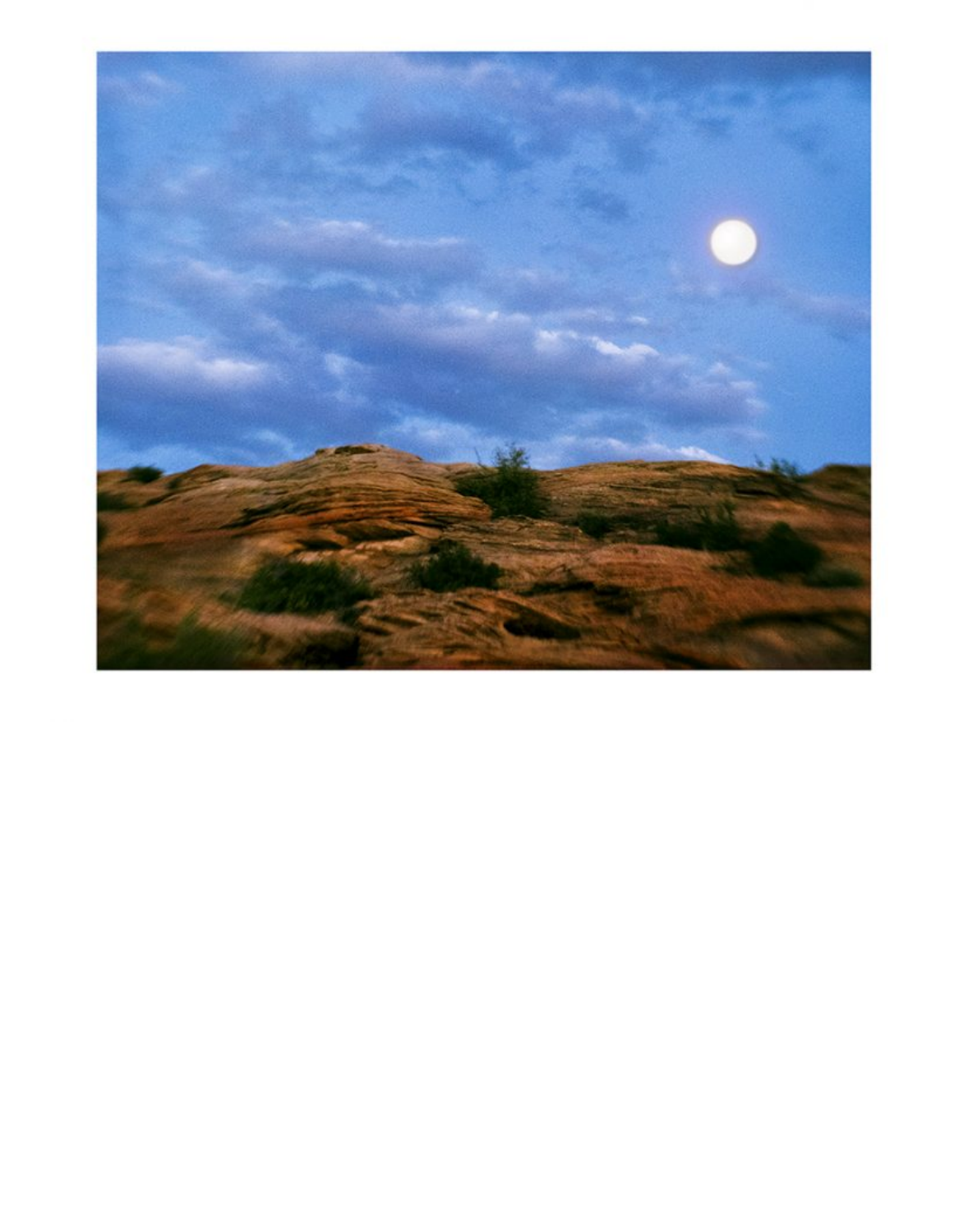![](_page_15_Picture_0.jpeg)

# **You were born in the UK, live in NYC, speak French and like to travel a lot. How has this worldliness affected the way you live and work?**

We live in a multicultural world. I deal with customers of every age group and every ethnic background and gender. Having a worldliness and being openminded helps me understand customer needs and ensure that communication between a brand and customer is relevant and that products are really catering to what people want.

# **What piece of advice do you have for people just starting out in their careers in the cosmetics industry?**

Oh my what a question! Be curious! Start from the ground up and become savvy about the particular sector of the business that you want to become a part of. Have an open mind, get out into the street and look at the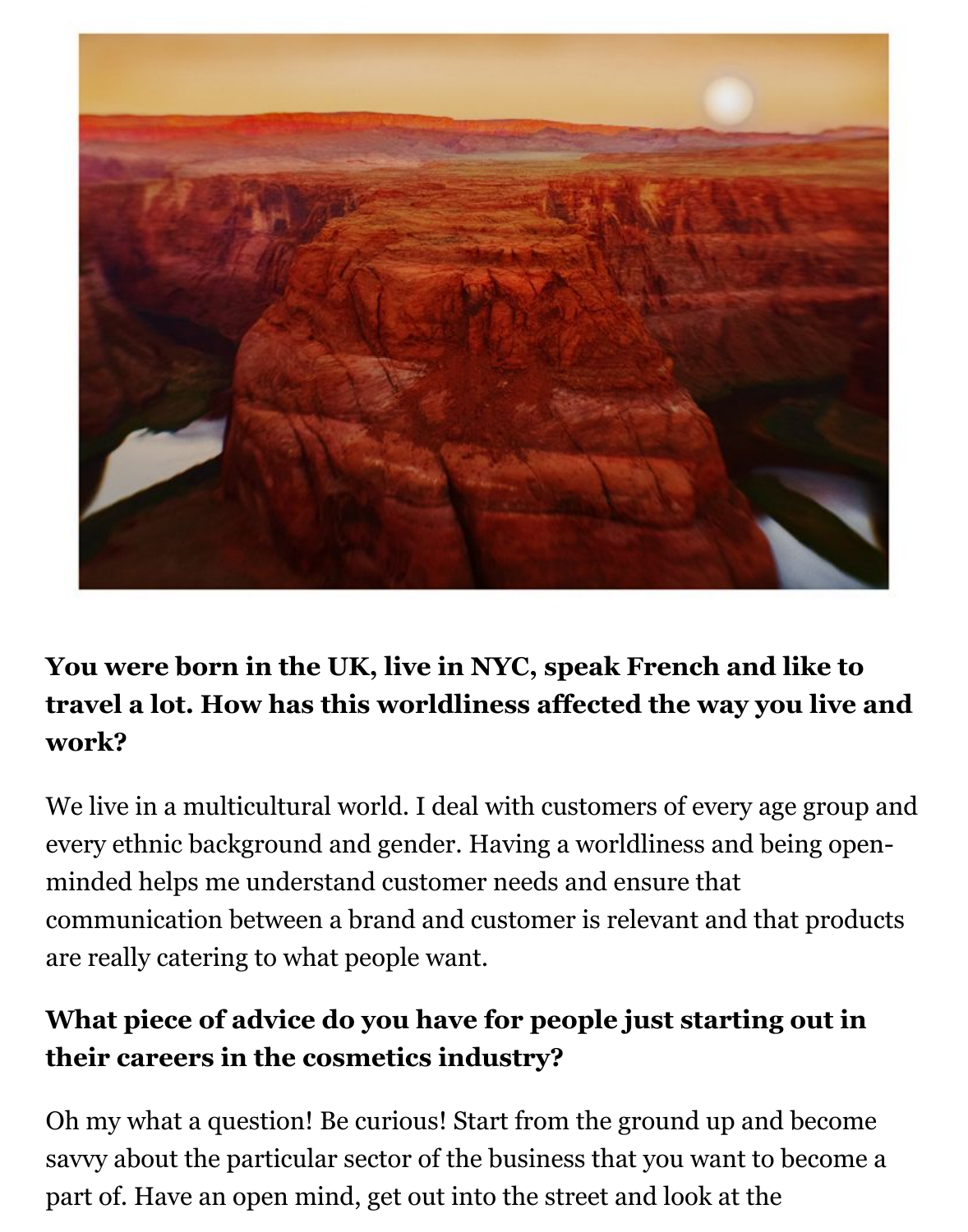competition. Being an avid consumer is key… this business is constantly changing… be comfortable with change and embrace it. Be passionate because doing something well requires blood, sweat, and tears – as does becoming proficient in any area of expertise. It really takes a lifetime to become knowledgeable in a particular craft. Surround yourself with people that you can learn from and who you respect. And have fun! We spend a lot of time working so you better love it.

![](_page_16_Picture_1.jpeg)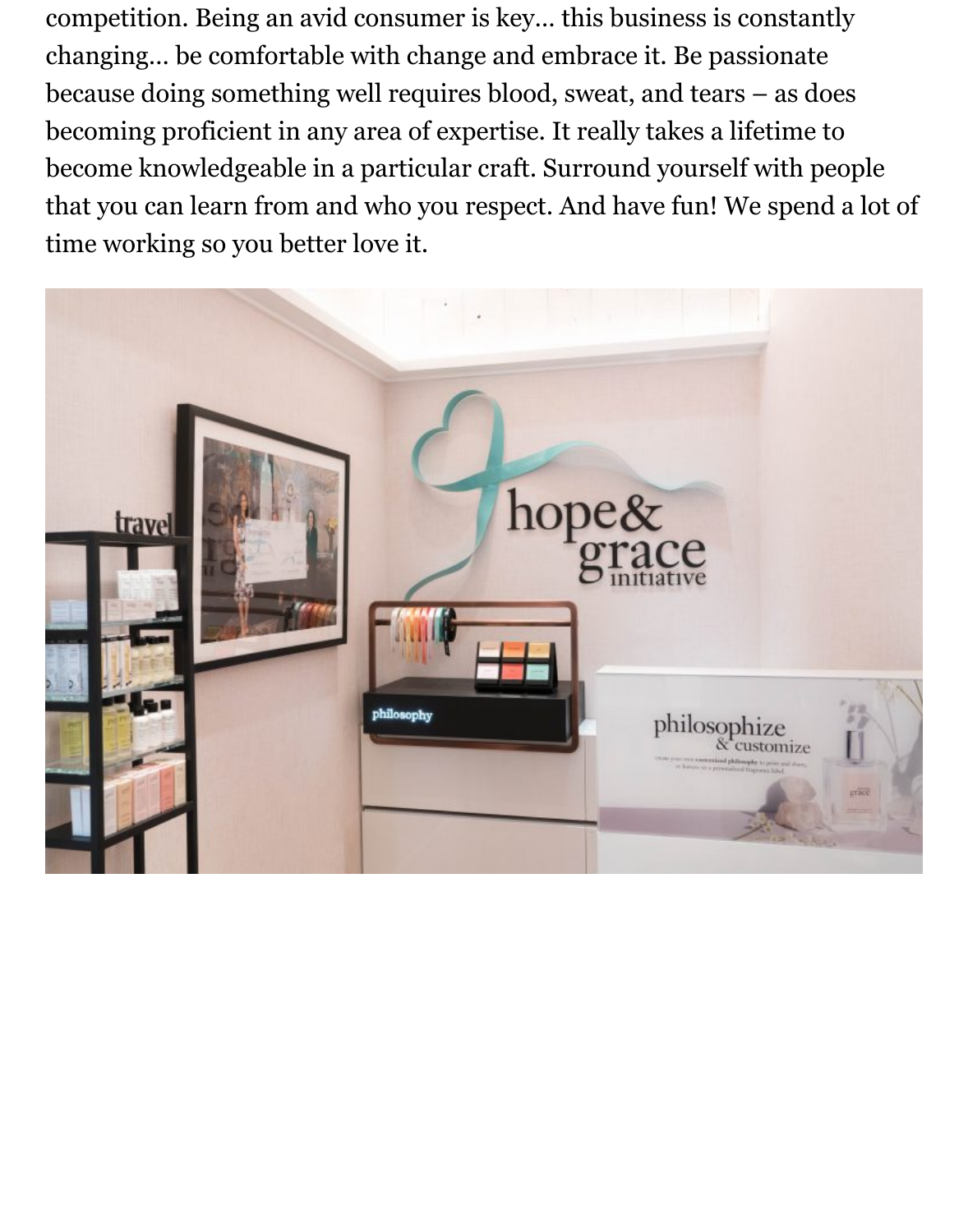![](_page_17_Picture_0.jpeg)

![](_page_17_Picture_1.jpeg)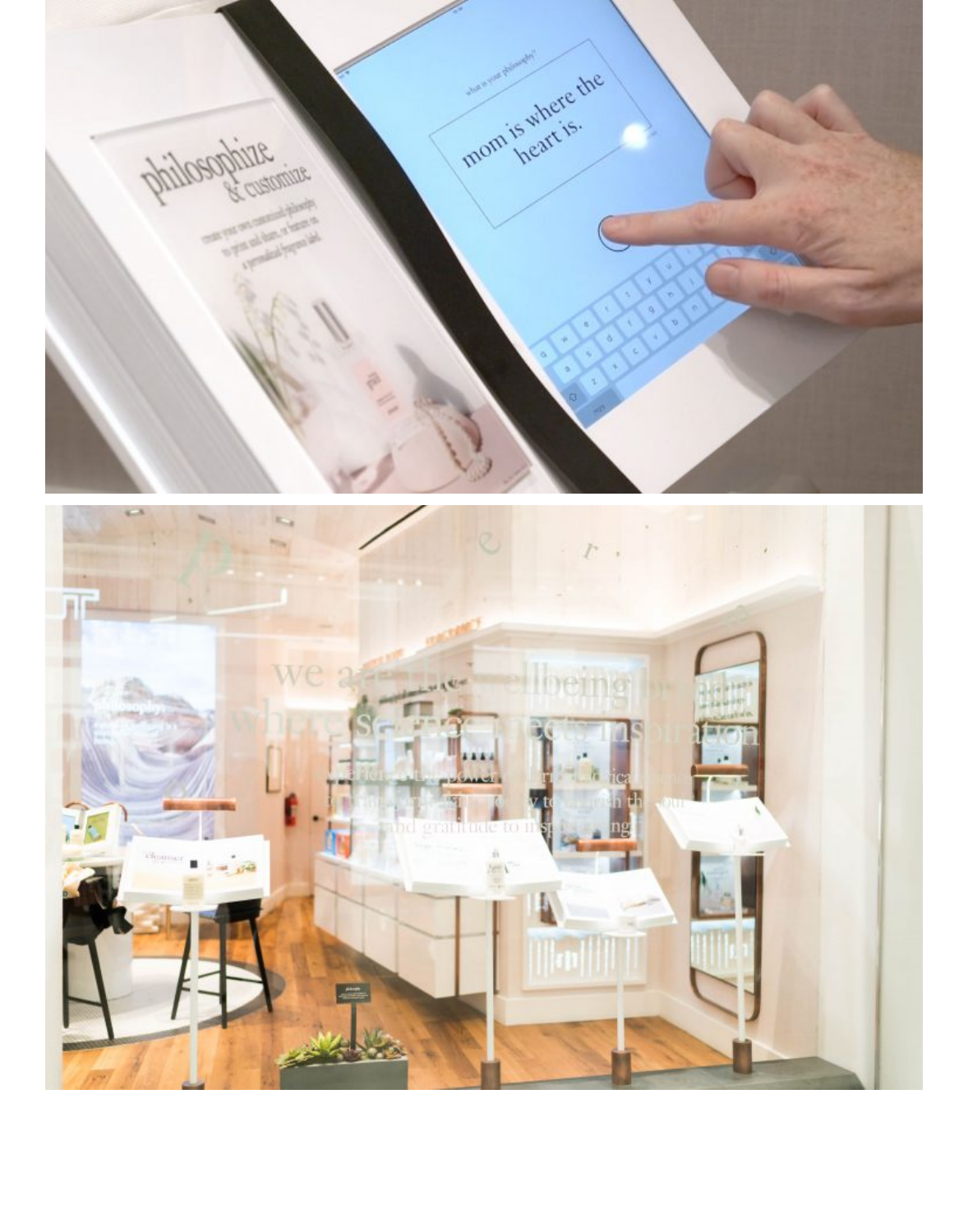we believe that beauty is more than skin deepit lives within each of us, and radiates from within.

![](_page_18_Picture_1.jpeg)